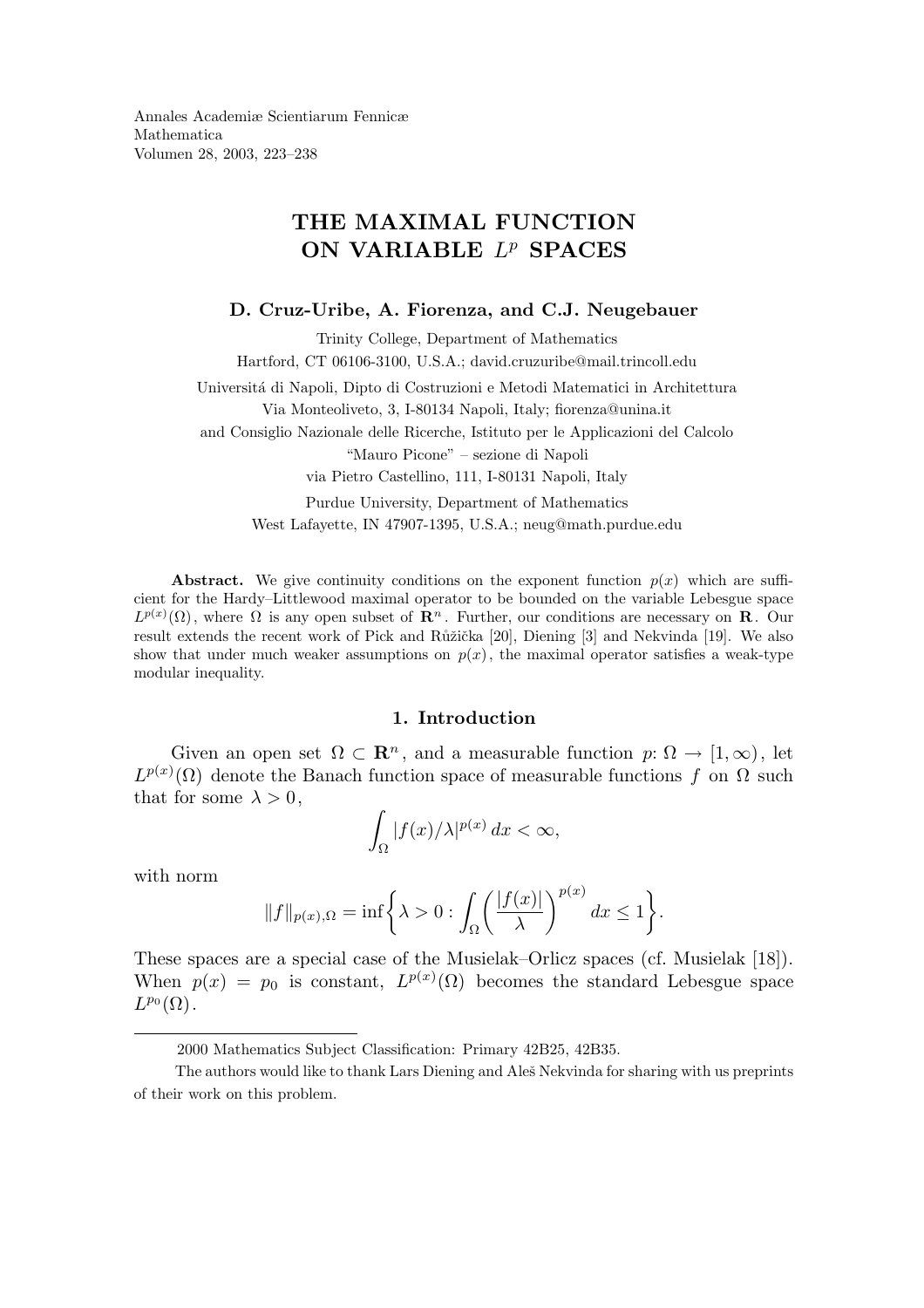Functions in these spaces and the associated Sobolev spaces  $W^{k,p(x)}(\Omega)$  have been considered by a number of authors: see, for example,  $[1]$ ,  $[6]-[9]$ ,  $[11]-[17]$ , [21], [22] and [24]. They appear in the study of variational integrals and partial differential equations with non-standard growth conditions.

Some of the properties of the Lebesgue spaces readily generalize to the spaces  $L^{p(x)}(\Omega)$ : see, for example, Kováčik and Rákosník [15]. On the other hand, elementary properties, such as the continuity of translation, often fail to hold (see [15] or  $[10]$ , and for applications it is an important and open problem to determine which results from harmonic analysis remain true in the variable exponent setting.

In this paper we consider the Hardy–Littlewood maximal operator,

(1.1) 
$$
Mf(x) = \sup_{B \ni x} \frac{1}{|B|} \int_{B \cap \Omega} |f(y)| dy,
$$

where the supremum is taken over all balls  $B$  which contain  $x$  and for which  $|B \cap \Omega| > 0$ . It is well known (cf. Duoandikoetxea [5]) that the maximal operator satisfies the following weak and strong-type inequalities:

$$
\begin{aligned} |\{x\in\Omega: Mf(x)>t\}|&\leq \frac{C}{t^p}\int_\Omega |f(y)|^p\,dy,\qquad 1\leq p<\infty,\\ &\int_\Omega Mf(y)^p\,dy\leq C\int_\Omega |f(y)|^p\,dy,\qquad 1
$$

We prove analogous inequalities for functions in  $L^{p(x)}(\Omega)$ .

Strong-type inequalities have been studied recently by several authors. Pick and Růžička  $[20]$  constructed examples which showed that the following uniform continuity condition on  $p(x)$  is necessary (in some sense) for the maximal operator to be bounded on  $L^{p(x)}(\Omega)$ :

(1.2) 
$$
|p(x) - p(y)| \le \frac{C}{-\log|x - y|}, \qquad x, y \in \Omega, \ |x - y| < \frac{1}{2}.
$$

This condition appears to be natural in the study of variable  $L^p$  spaces; see [1], [20] and the references contained therein.

Diening [3] has shown that this condition is sufficient on bounded domains. To state his result, let  $p_* = \inf\{p(y) : y \in \Omega\}$ ,  $p^* = \sup\{p(y) : y \in \Omega\}$ .

**Theorem 1.1** (Diening). Let  $\Omega \subset \mathbb{R}^n$  be an open, bounded domain, and let  $p: \Omega \to [1,\infty)$  satisfy  $(1.2)$  and be such that  $1 < p_* \leq p^* < \infty$ . Then the maximal operator is bounded on  $L^{p(x)}(\Omega)$ :  $||Mf||_{p(x),\Omega} \leq C(p(x), \Omega) ||f||_{p(x),\Omega}$ .

Remark 1.2. As stated by Diening, this result is for the centered maximal operator, i.e., where the supremum in  $(1.1)$  is restricted to balls centered at x. However, his proof can be readily adapted to the larger, "uncentered" maximal operator. Also, the assumption that  $p^* < \infty$  holds automatically since  $\Omega$  is bounded and  $p(x)$  is uniformly continuous.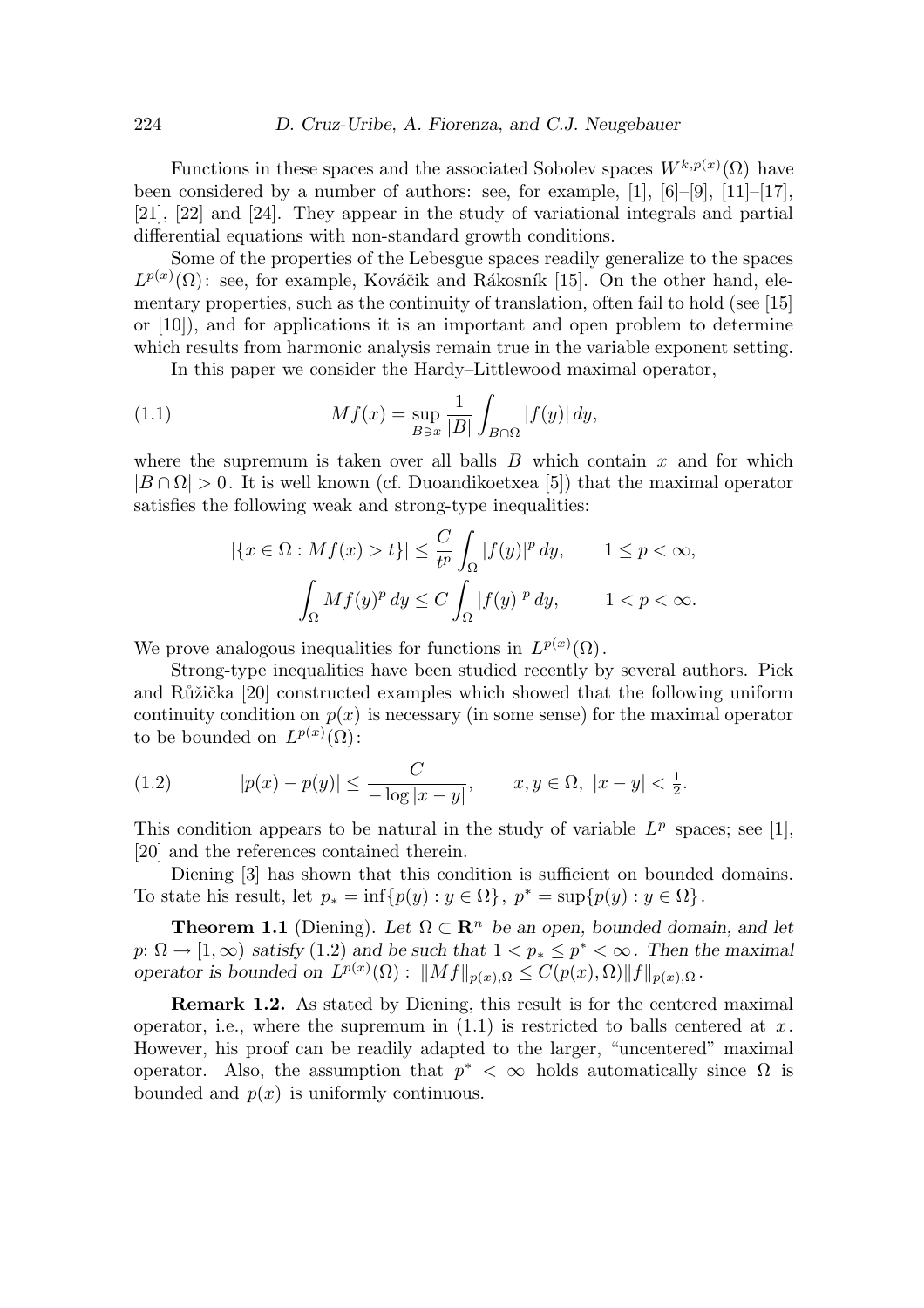Very recently, Diening [4] has extended Theorem 1.1 to all of  $\mathbb{R}^n$  with the additional assumption that  $p(x)$  is constant outside of a fixed ball. Further, Nekvinda [19] has shown that this hypothesis can be weakened as follows.

**Theorem 1.3** (Nekvinda). Let  $p: \mathbb{R}^n \to [1,\infty)$  satisfy (1.2) and be such that  $1 \leq p_* \leq p^* \leq \infty$ . Suppose further that there is a constant  $p_{\infty} > 1$  such that  $p(x) = p_{\infty} + \phi(x)$ , where there exists  $R > 0$  such that  $\phi(x) \geq 0$  if  $|x| > R$ , and  $\beta > 0$  such that

(1.3) 
$$
\int_{\{x \in \mathbf{R}^n : \phi(x) > 0\}} \phi(x) \beta^{1/\phi(x)} dx < \infty.
$$

Then the maximal operator is bounded on  $L^{p(x)}(\mathbf{R}^n)$ .

Remark 1.4 (Added in proof). We have learned that Nekvinda has improved this result by removing the requirement that  $\phi$  be nonnegative.

Note that together, conditions (1.2) and (1.3) imply  $\phi(x) \to 0$  as  $|x| \to \infty$ .

Our first result is the following theorem; it is similar to Theorem 1.3 since it is for exponent functions  $p(x)$  of the same form (though  $\phi$  need not be positive). Further, it gives a pointwise characterization of how quickly  $\phi(x)$  must converge to zero at infinity.

**Theorem 1.5.** Given an open set  $\Omega \subset \mathbb{R}^n$ , let  $p: \Omega \to [1,\infty)$  be such that  $1 < p_* \le p^* < \infty$ . Suppose that  $p(x)$  satisfies (1.2) and

(1.4) 
$$
|p(x) - p(y)| \le \frac{C}{\log(e + |x|)}, \quad x, y \in \Omega, \ |y| \ge |x|.
$$

Then the Hardy–Littlewood maximal operator is bounded on  $L^{p(x)}(\Omega)$ .

Condition  $(1.4)$  is the natural analogue of  $(1.2)$  at infinity. It implies that there is some number  $p_{\infty}$  such that  $p(x) \to p_{\infty}$  as  $|x| \to \infty$ , and this limit holds uniformly in all directions. It is also necessary (in some sense) on **, as the next** example shows.

**Theorem 1.6.** Fix  $p_{\infty}$ ,  $1 < p_{\infty} < \infty$ , and let  $\phi: [0, \infty) \to [0, p_{\infty} - 1]$  be such that  $\phi(0) = 0$ ,  $\phi$  is decreasing on  $[1, \infty)$ ,  $\phi(x) \to 0$  as  $x \to \infty$ , and

(1.5) 
$$
\lim_{x \to \infty} \phi(x) \log(x) = \infty.
$$

Define the function  $p: \mathbf{R} \to [1,\infty)$  by

$$
p(x) = \begin{cases} p_{\infty}, & x \le 0, \\ p_{\infty} - \phi(x), & x > 0; \end{cases}
$$

then the maximal operator is not bounded on  $L^{p(x)}(\mathbf{R})$ .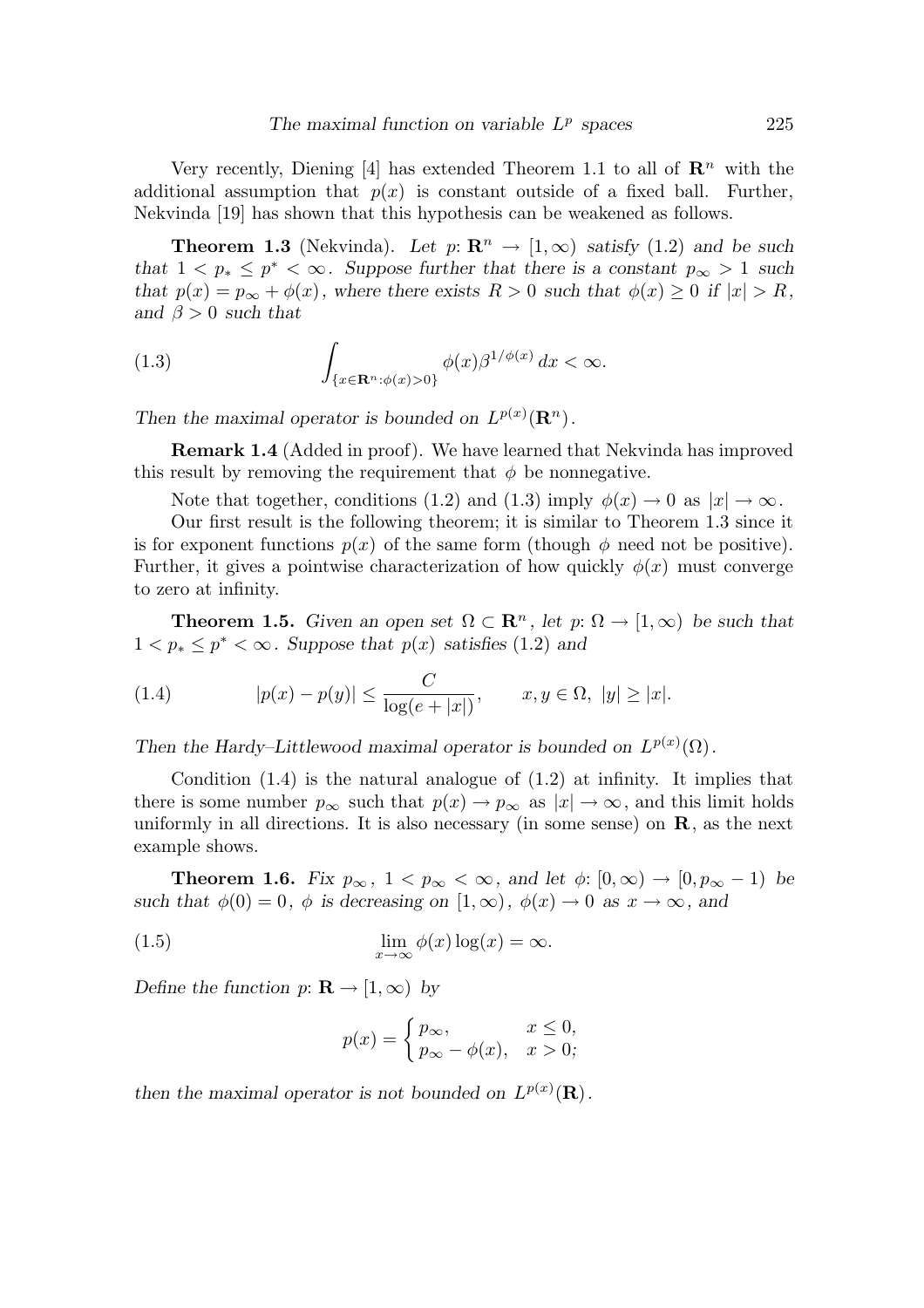The assumption in Theorem 1.5 that  $p^* < \infty$  again holds automatically: it follows from (1.4). However, the assumption that  $p_* > 1$  is necessary, as the following example shows.

**Theorem 1.7.** Let  $\Omega \subset \mathbb{R}^n$  be open, and let  $p: \Omega \to [1,\infty)$  be upper semicontinuous. If  $p_* = 1$  then the maximal operator is not bounded on  $L^{p(x)}(\Omega)$ .

In passing, we note that an immediate application of Theorem 1.5 has been given by Diening [4]: he has shown that if  $\partial\Omega$  is Lipschitz, and the maximal operator is bounded on  $L^{p(x)}(\Omega)$ , then  $C^{\infty}(\overline{\Omega})$  is dense in  $W^{1,p(x)}(\Omega)$ .

Unlike the case of the strong-type inequalities, we appear to be the first authors to prove an analogue of the weak  $(p, p)$  inequality for the maximal operator. Our weak-type result is somewhat surprising, since it requires no continuity assumptions on  $p(x)$ , and it is satisfied by unbounded functions. To state it, we need a definition. Given a non-negative, locally integrable function u on  $\mathbb{R}^n$ , we say that  $u \in RH_{\infty}$  if there exists a constant C such that for every ball B,

$$
u(x) \le \frac{C}{|B|} \int_B u(y) dy
$$
 a.e.  $x \in B$ .

Denote the smallest constant C such that this inequality holds by  $RH_{\infty}(u)$ . The  $RH_{\infty}$  condition is satisfied by a variety of functions u: for instance, if there exist positive constants A and B such that  $A \le u(x) \le B$  for all x. More generally,  $u \in RH_{\infty}$  if  $u(x) = |x|^a$ ,  $a > 0$ , or if there exists  $r > 0$  such that  $u^{-r}$  is in the Muckenhoupt class  $A_1$ . For further information about  $RH_{\infty}$ , see Cruz-Uribe and Neugebauer [2].

**Theorem 1.8.** Given an open set  $\Omega$ , suppose the function  $p: \Omega \to [1,\infty)$ can be extended to  $\mathbb{R}^n$  in such a way that  $1/p \in RH_\infty$ . Then for all  $f \in L^{p(x)}(\Omega)$ and  $t > 0$ ,

(1.6) 
$$
|\{x \in \Omega : Mf(x) > t\}| \le C \int_{\Omega} \left(\frac{|f(y)|}{t}\right)^{p(y)} dy.
$$

**Remark 1.9.** Since  $p_* \geq 1$ ,  $1/p$  is automatically in  $RH_{\infty}$  if  $p^* < \infty$ . But, as the above remarks show, this condition is not necessary.

Remark 1.10. We can give an alternative version of Theorem 1.8 which does not require extending  $p(x)$  to all of  $\mathbb{R}^n$ , but to do so we must replace the assumption that  $1/p \in RH_{\infty}$  with the following condition: given any ball B,  $|B \cap \Omega| > 0$ , and  $x \in B \cap \Omega$ ,

$$
1/p(x) \le \frac{C}{|B|} \int_{B \cap \Omega} \frac{dy}{p(y)}.
$$

Note, however, that this condition need not hold if  $p(x)$  is constant, and so we do not recapture the classical result. We leave the details of the proof to the reader.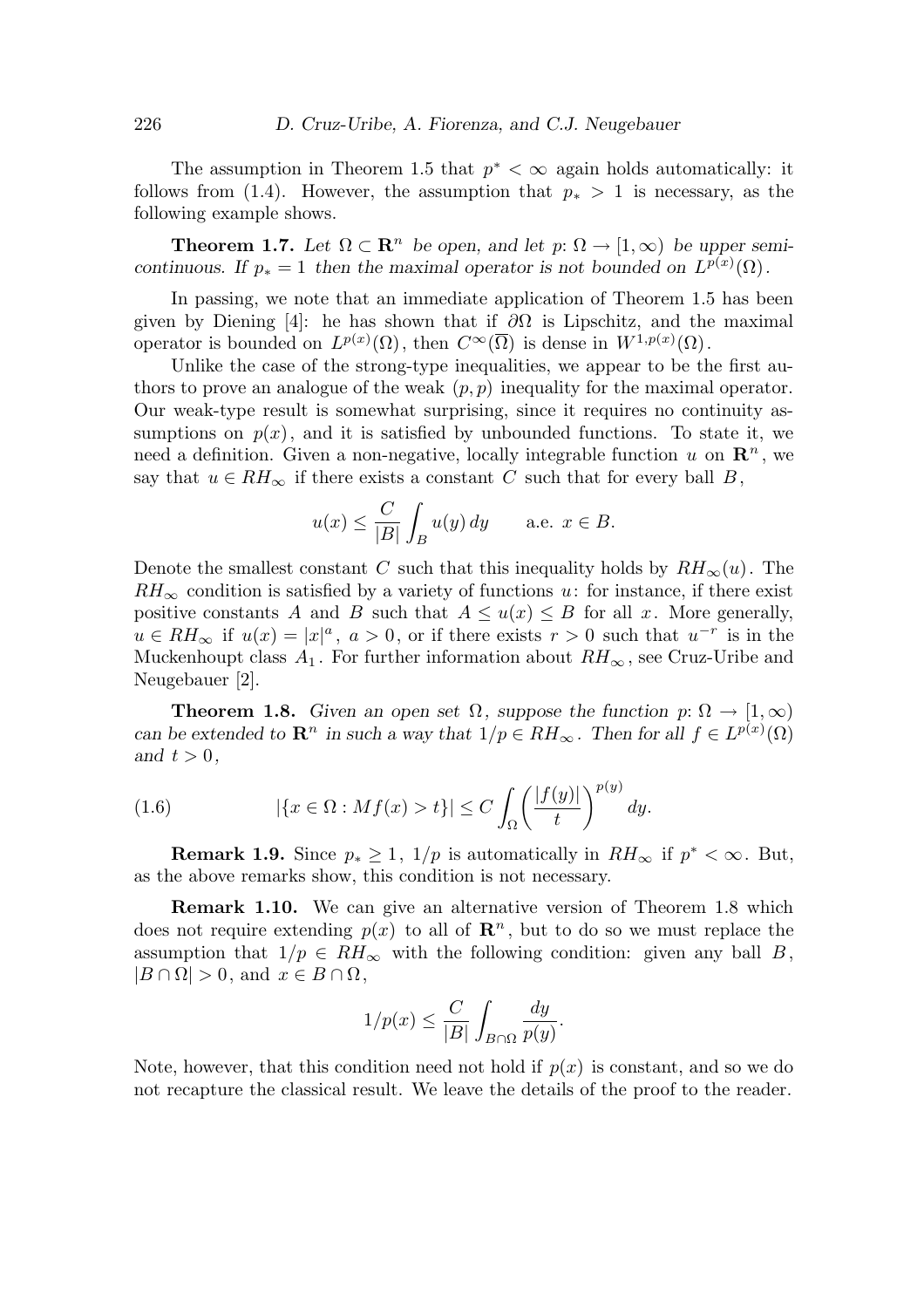Remark 1.11. In the case of the Lebesgue spaces, the strong-type inequality is deduced from the weak-type inequality via the Marcinkiewicz interpolation theorem. It would be interesting to generalize this approach to use Theorem 1.8 to prove Theorem 1.5.

We prove Theorem 1.5 in Section 2, Theorems 1.6 and 1.7 in Section 3, and Theorem 1.8 in Section 4. Throughout the proofs, notation will be standard or defined as needed. In order to emphasize that we are dealing with variable exponents, we will always write  $p(x)$  instead of p to denote an exponent function. Given an open set  $\Omega$  and function  $p(x)$ ,  $1 \leq p(x) \leq \infty$ , define the conjugate function  $q(x)$  to satisfy  $1/p(x) + 1/q(x) = 1$ , where we take  $1/\infty = 0$ . Given a set E, let |E| denote its Lebesgue measure, and let  $p_*(E) = \inf \{p(y) : y \in E\}$ and  $p^*(E) = \sup\{p(y) : y \in E\}$ . For brevity, let  $p_* = p_*(\Omega)$  and  $p^* = p^*(\Omega)$ . Given a function  $f$ , let

$$
|f|_{p(x),\Omega} = \int_{\Omega} |f(y)|^{p(y)} dy.
$$

Finally, C and c will denote positive constants which will depend only on the dimension *n*, the underlying set  $\Omega$  and the exponent function  $p(x)$ , but whose value may change at each appearance.

## 2. Proof of Theorem 1.5

The proof of Theorem 1.5 requires a series of lemmas. Throughout this section, let  $\alpha(x) = (e + |x|)^{-n}$ .

The first lemma is due to Diening [3, Lemma 3.1]. For completeness we include its short proof.

**Lemma 2.1.** Given an open set  $\Omega$  and a function  $p: \Omega \to [1,\infty)$  which satisfies (1.2), then for any ball B such that  $|B \cap \Omega| > 0$ ,

$$
|B|^{p_*(B\cap\Omega)-p^*(B\cap\Omega)} \leq C.
$$

Proof. Since  $p_*(B \cap \Omega) - p^*(B \cap \Omega) \leq 0$ , we may assume that if r is the radius of B, then  $r < \frac{1}{4}$  $\frac{1}{4}$ . But in that case, (1.2) implies that

$$
p^*(B \cap \Omega) - p_*(B \cap \Omega) \leq \frac{C}{\log(1/2r)}.
$$

Therefore,

$$
|B|^{p_*(B\cap\Omega)-p^*(B\cap\Omega)}\leq c r^{-n(p^*(B\cap\Omega)-p_*(B\cap\Omega))}\leq c r^{-nC/\log(1/2r)}\leq C.\ \text{d}
$$

Though our proof of the following lemma is not directly dependent on Nekvinda [19], our understanding of it was greatly enhanced by a close reading of his work, and we are grateful to him for sharing it with us.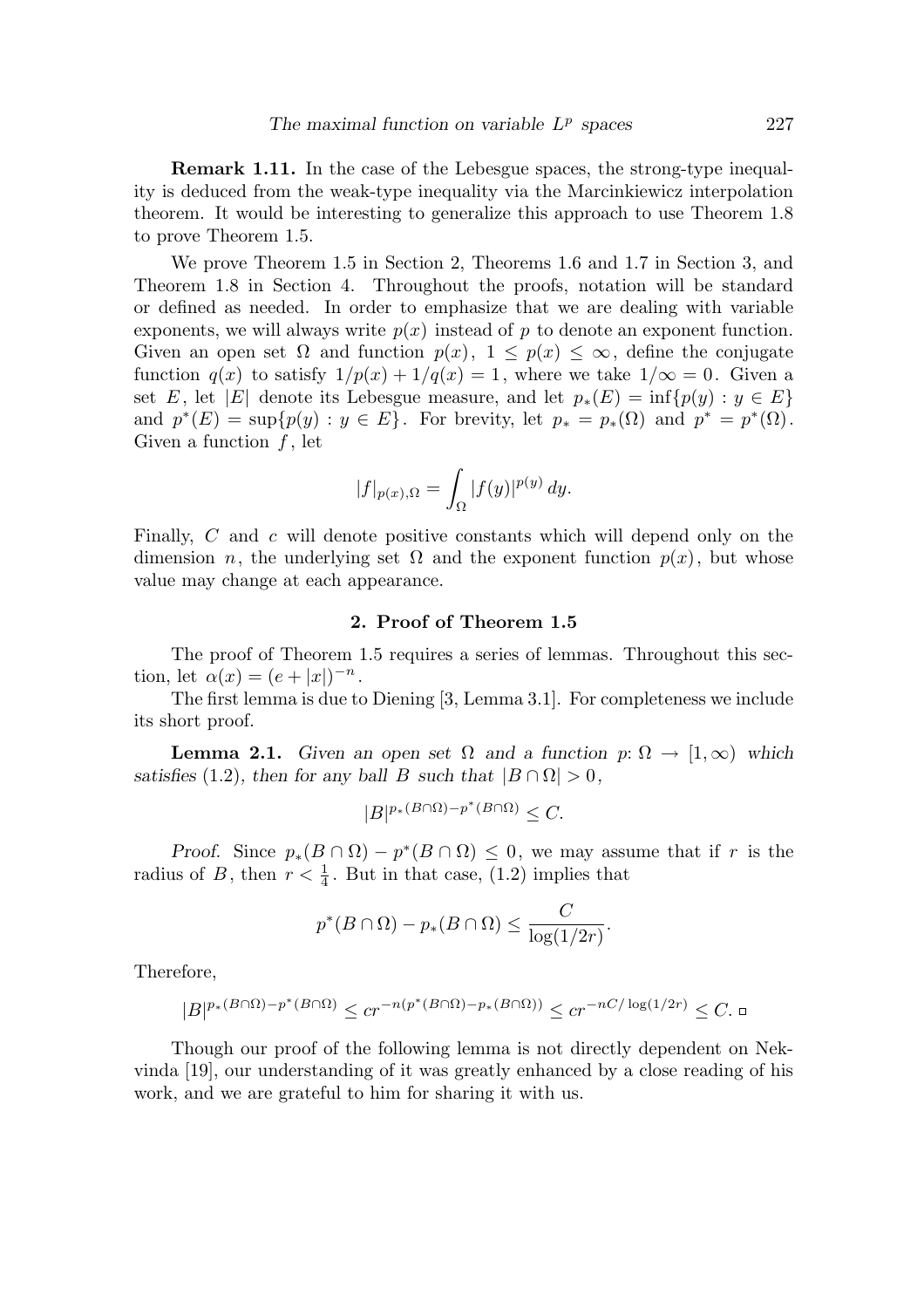**Lemma 2.2.** Given a set G and two non-negative functions  $r(x)$  and  $s(x)$ , suppose that for each  $x \in G$ ,

$$
0 \leq s(x) - r(x) \leq \frac{C}{\log(e+|x|)}.
$$

Then for every function  $f$ ,

$$
\int_G |f(x)|^{r(x)} dx \le C \int_G |f(x)|^{s(x)} dx + \int_G \alpha(x)^{r_*(G)} dx.
$$

Proof. Let  $G^{\alpha} = \{x \in G : |f(x)| \geq \alpha(x)\}\.$  Then

$$
\int_G |f(x)|^{r(x)} dx = \int_{G^{\alpha}} |f(x)|^{r(x)} dx + \int_{G \backslash G^{\alpha}} |f(x)|^{r(x)} dx,
$$

and we estimate each integral separately. First, since  $\alpha(x) \leq 1$ ,

$$
\int_{G\backslash G^{\alpha}} |f(x)|^{r(x)} dx \le \int_{G\backslash G^{\alpha}} \alpha(x)^{r(x)} dx \le \int_G \alpha(x)^{r_*(G)} dx.
$$

On the other hand, if  $x \in G^{\alpha}$ , then

$$
|f(x)|^{r(x)} = |f(x)|^{s(x)} |f(x)|^{r(x)-s(x)} \le |f(x)|^{s(x)} \alpha(x)^{-C/\log(e+|x|)} \le C|f(x)|^{s(x)}.
$$

The desired inequality now follows immediately.  $\Box$ 

The next two lemmas generalize the key step in Diening's proof of Theorem 1.1 (see [3, Lemma 3.2]).

**Lemma 2.3.** Given  $\Omega$  and p as in the statement of Theorem 1.5, suppose that  $|f|_{p(x),\Omega} \leq 1$ , and  $|f(x)| \geq 1$  or  $f(x) = 0$ ,  $x \in \Omega$ . Then for all  $x \in \Omega$ ,

(2.1) 
$$
Mf(x)^{p(x)} \leq CM(|f(\cdot)|^{p(\cdot)/p_*})(x)^{p_*} + C\alpha(x)^{p_*},
$$

where  $\alpha(x) = (e + |x|)^{-n}$ .

Proof. Without loss of generality, we may assume that  $f$  is non-negative. Fix  $x \in \Omega$ , and fix a ball B of radius  $r > 0$  containing x such that  $|B \cap \Omega| > 0$ . Let  $B_{\Omega} = B \cap \Omega$ . It will suffice to show that (2.1) holds with the left-hand side replaced by

$$
\left(\frac{1}{|B|}\int_{B_{\Omega}}f(y)\,dy\right)^{p(x)},
$$

and with a constant independent of B. We will consider three cases.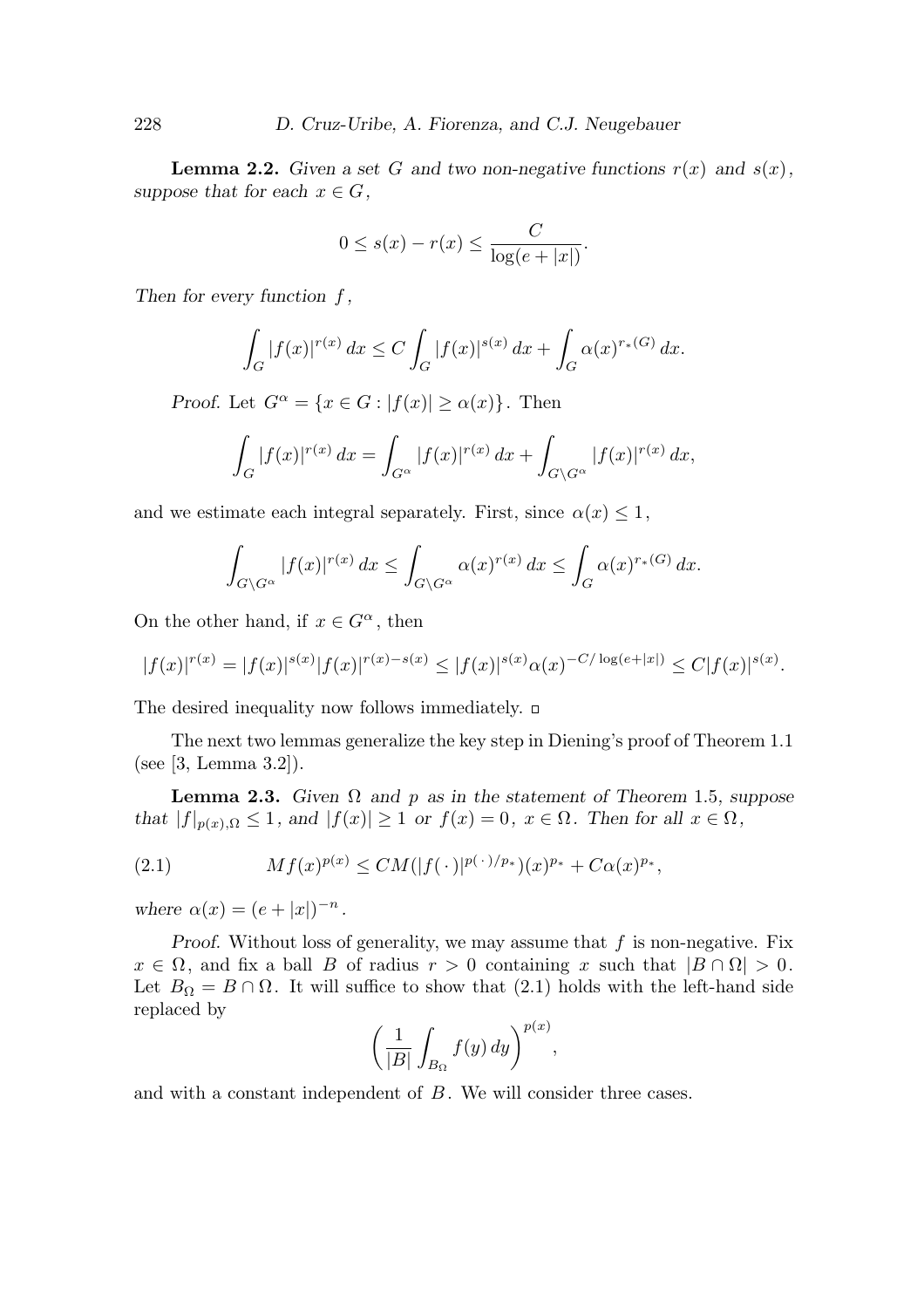Case 1:  $r < |x|/4$ . Define  $\bar{p}(x) = p(x)/p_*$ . Then  $\bar{p}(x) \ge 1$ , and (1.4) holds with p replaced by  $\bar{p}$ . In particular, by our assumption on r, if  $y \in B_{\Omega}$ ,

(2.2) 
$$
0 \leq \bar{p}(y) - \bar{p}_*(B_{\Omega}) \leq \frac{C}{\log(e+|y|)}.
$$

Therefore, by Hölder's inequality and by Lemma 2.2 with  $r(x)$  replaced by the constant  $\bar{p}_*(B_{\Omega})$  and  $s(x)$  by  $\bar{p}(y)$ , we have that

$$
\left(\frac{1}{|B|}\int_{B_{\Omega}}f(y) dy\right)^{p(x)} \leq \left(\frac{1}{|B|}\int_{B_{\Omega}}f(y)^{\bar{p}_{*}(B_{\Omega})} dy\right)^{p(x)/\bar{p}_{*}(B_{\Omega})}
$$
  

$$
\leq \left(\frac{C}{|B|}\int_{B_{\Omega}}f(y)^{\bar{p}(y)} dy + \frac{1}{|B|}\int_{B_{\Omega}}\alpha(y)^{\bar{p}_{*}(B_{\Omega})} dy\right)^{p(x)/\bar{p}_{*}(B_{\Omega})};
$$
  
since  $r < |x|/4$  and  $p(x)/\bar{p}_{*}(B_{\Omega}) \leq p^{*} < \infty$ ,

$$
\leq \left(\frac{C}{|B|}\int_{B_{\Omega}}f(y)^{\bar{p}(y)}\,dy + C\alpha(x)^{\bar{p}_{*}(B_{\Omega})}\right)^{p(x)/\bar{p}_{*}(B_{\Omega})}
$$
  

$$
\leq 2^{p^{*}}C\left(\frac{1}{|B|}\int_{B_{\Omega}}f(y)^{\bar{p}(y)}\,dy\right)^{p(x)/\bar{p}_{*}(B_{\Omega})} + 2^{p^{*}}C\alpha(x)^{p(x)}.
$$

If  $|B| \ge 1$ , then by Hölder's inequality and since  $|f|_{p(x),\Omega} \le 1$ ,

$$
\frac{1}{|B|} \int_{B_{\Omega}} f(y)^{\bar{p}(y)} dy \le \left(\frac{1}{|B|} \int_{B_{\Omega}} f(y)^{p(y)} dy\right)^{1/p_*} \le \left(\int_{B_{\Omega}} f(y)^{p(y)} dy\right)^{1/p_*} \le 1.
$$

Hence, since  $p(x)/\bar{p}_*(B_{\Omega}) \geq p_*$  and  $\alpha(x) \leq 1$ , we have that

$$
\left(\frac{1}{|B|}\int_{B_{\Omega}}f(y)\,dy\right)^{p(x)} \leq C\left(\frac{1}{|B|}\int_{B_{\Omega}}f(y)^{\bar{p}(y)}\,dy\right)^{p_*} + C\alpha(x)^{p_*}
$$

$$
\leq CM(f(\cdot)^{\bar{p}(\cdot)})(x)^{p_*} + C\alpha(x)^{p_*}.
$$

If, on the other hand,  $|B| \leq 1$ , then, again since  $|f|_{p(x),\Omega} \leq 1$ ,

$$
\int_{B_{\Omega}} f(y)^{\bar{p}(y)} dy \le |B_{\Omega}|^{1/p'_{*}} \left( \int_{B_{\Omega}} f(y)^{p(y)} dy \right)^{1/p_{*}} \le 1.
$$

Therefore,

$$
\left(\frac{1}{|B|}\int_{B_{\Omega}}f(y) \, dy\right)^{p(x)} \leq C|B|^{-p(x)/\bar{p}_{*}(B_{\Omega})} \left(\int_{B_{\Omega}}f(y)^{\bar{p}(y)} \, dy\right)^{p(x)/\bar{p}_{*}(B_{\Omega})} + C\alpha(x)^{p_{*}} \n\leq C|B|^{-p(x)/\bar{p}_{*}(B_{\Omega})+p_{*}} \left(\frac{1}{|B|}\int_{B_{\Omega}}f(y)^{\bar{p}(y)} \, dy\right)^{p_{*}} + C\alpha(x)^{p_{*}}.
$$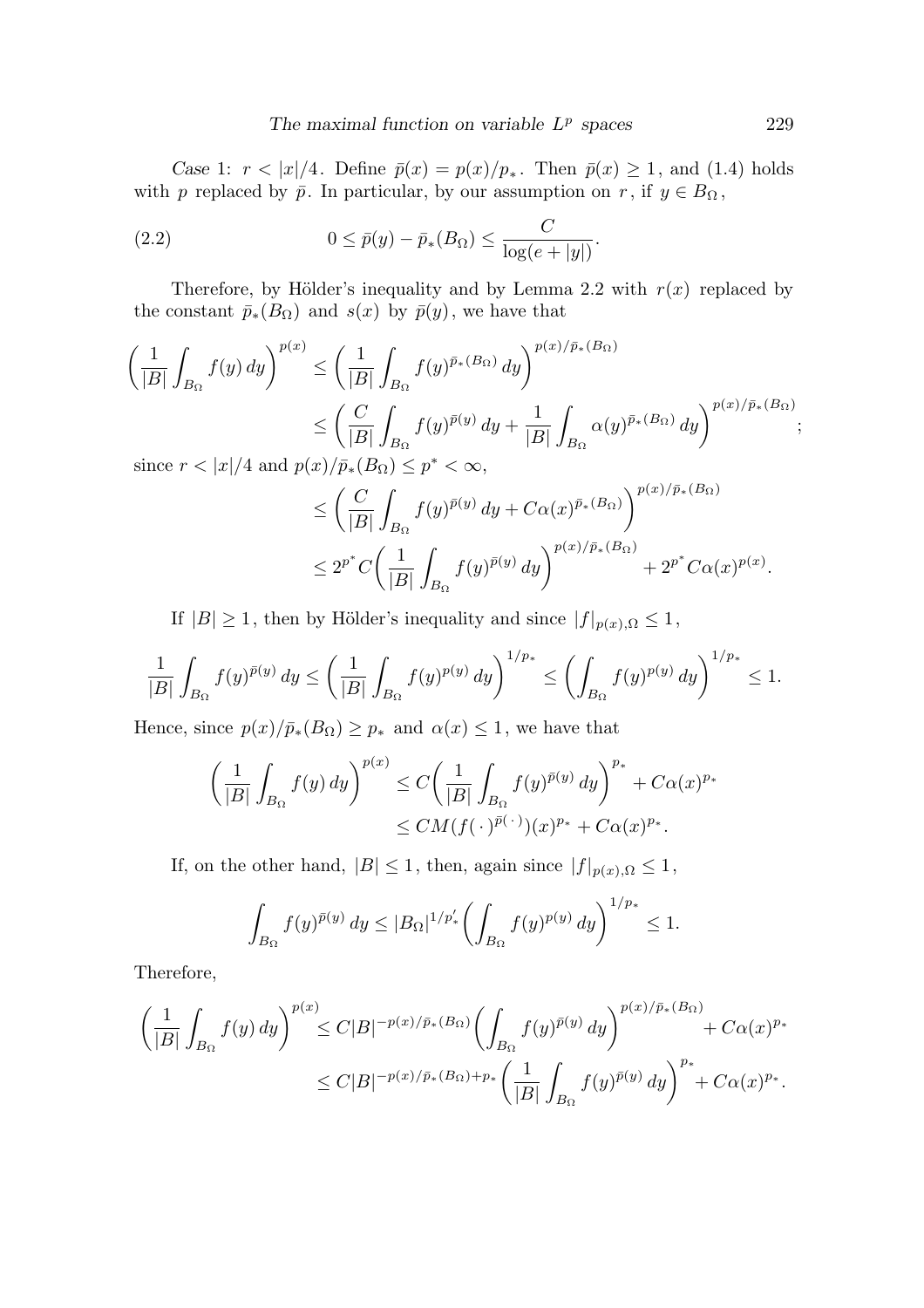Since  $|B| \leq 1$ , and since

$$
-p(x)/\bar{p}_*(B_{\Omega}) + p_* = (p_*/p_*(B_{\Omega})) (p_*(B_{\Omega}) - p(x))
$$
  
 
$$
\ge (p_*/p_*(B_{\Omega})) (p_*(B_{\Omega}) - p^*(B_{\Omega})),
$$

by Lemma 2.1,

$$
\leq C\bigg(\frac{1}{|B|}\int_{B_{\Omega}}f(y)^{\bar{p}(y)}\,dy\bigg)^{p_*}+C\alpha(x)^{p_*}\leq CM\big(f(\,\cdot\,)^{\bar{p}(\,\cdot\,)}\big)(x)^{p_*}+C\alpha(x)^{p_*}.
$$

This is precisely what we wanted to prove.

Case 2:  $|x| \leq 1$  and  $r \geq |x|/4$ . The proof is essentially the same as in the previous case: since  $|x| \leq 1$ ,  $\alpha(x) \approx 1$ , so inequality (2.2) and the subsequent argument still hold.

Case 3:  $|x| \ge 1$  and  $r \ge |x|/4$ . Since  $f(x) \ge 1$ ,  $p_* \ge 1$  and  $|f|_{p(x), \Omega} \le 1$ ,

$$
\left(\frac{1}{|B|}\int_{B_{\Omega}}f(y) dy\right)^{p(x)} \le |B|^{-p(x)} \left(\int_{B_{\Omega}}f(y)^{p(y)} dy\right)^{p(x)} \n\le Cr^{-np(x)}|f|_{p(x),\Omega}^{p(x)} \le C|x|^{-np_{*}} \le C\alpha(x)^{p_{*}} \n\le CM(f(\cdot)^{\bar{p}(\cdot)})(x)^{p_{*}} + C\alpha(x)^{p_{*}}.
$$

This completes the proof.

**Definition 2.4.** Given a function f on  $\Omega$ , we define the Hardy operator H by

$$
Hf(x) = |B_{|x|}(0)|^{-1} \int_{B_{|x|}(0) \cap \Omega} |f(y)| dy.
$$

**Lemma 2.5.** Given  $\Omega$  and p as in the statement of Theorem 1.5, suppose that  $|f|_{p(x),\Omega} \leq 1$ , and  $|f(x)| \leq 1$ ,  $x \in \Omega$ . Then for all  $x \in \Omega$ ,

(2.3) 
$$
Mf(x)^{p(x)} \le CM\big(|f(\,\cdot\,)|^{p(\,\cdot\,)/p_*}\big)(x)^{p_*} + C\alpha(x)^{p_*} + CHf(x)^{p(x)},
$$

where  $\alpha(x) = (e + |x|)^{-n}$ .

Proof. We may assume without loss of generality that  $f$  is non-negative. We argue almost exactly as we did in the proof of Lemma 2.3. In that proof we only used the fact that  $f(x) \geq 1$  in Case 3, so it will suffice to fix  $x \in \Omega$ ,  $|x| \geq 1$ , and a ball B containing x with radius  $r > |x|/4$ , and prove that

$$
\left(\frac{1}{|B|}\int_{B_{\Omega}}f(y) \, dy\right)^{p(x)} \leq CM\big(|f(\,\cdot\,)|^{p(\,\cdot\,)/p_*}\big)(x)^{p_*} + C\alpha(x)^{p_*} + CHf(x)^{p(x)}.
$$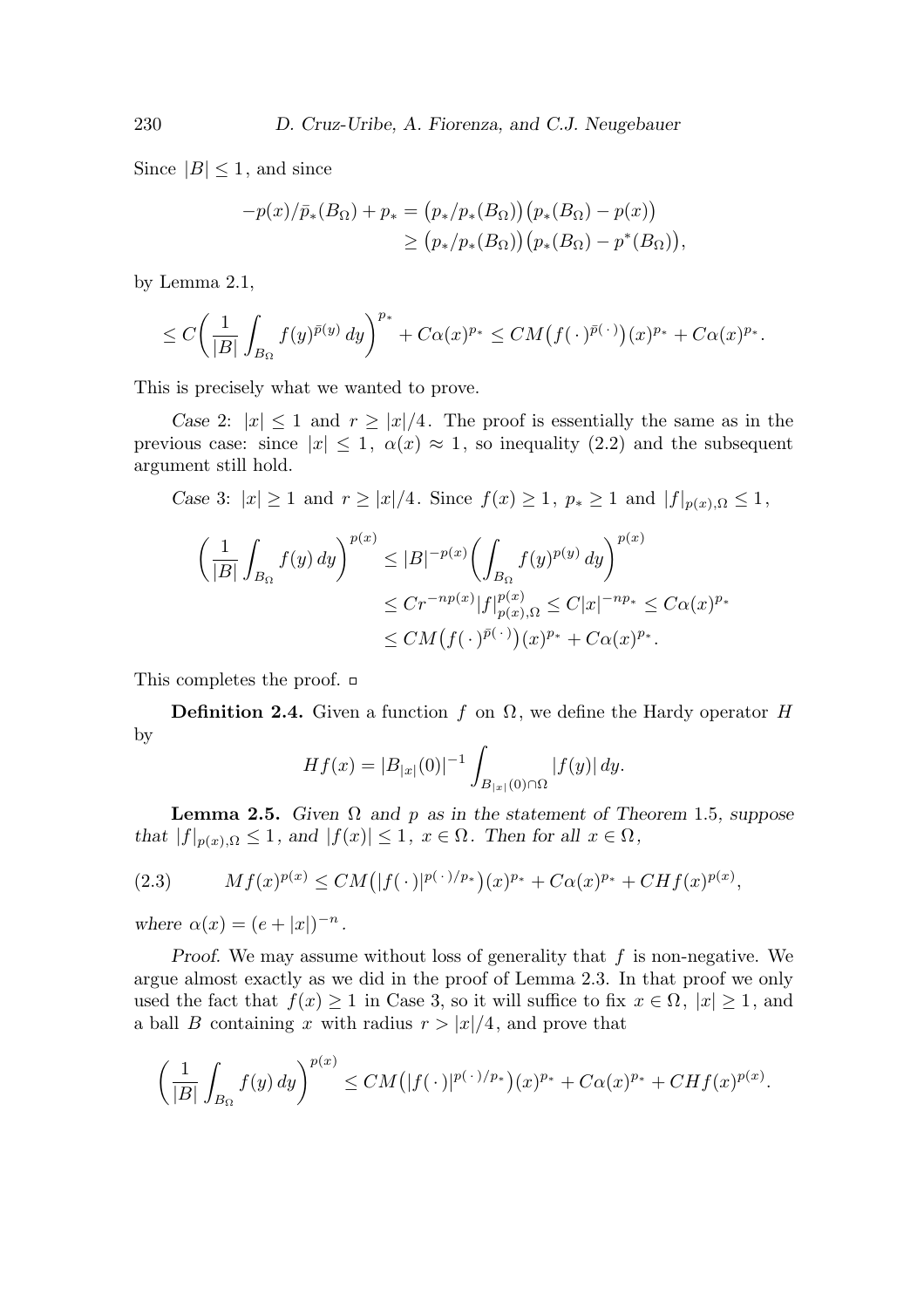Since  $p^* < \infty$ , we have that

$$
\left(\frac{1}{|B|}\int_{B_{\Omega}}f(y) \, dy\right)^{p(x)} \le 2^{p^*} \left(\frac{1}{|B|}\int_{B_{\Omega} \cap B_{|x|}(0)} f(y) \, dy\right)^{p(x)} + 2^{p^*} \left(\frac{1}{|B|}\int_{B_{\Omega} \setminus B_{|x|}(0)} f(y) \, dy\right)^{p(x)};
$$

since  $r > |x|/4$ ,

$$
\leq C\bigg(|B_{|x|}(0)|^{-1}\int_{B_{|x|}(0)\cap\Omega}|f(y)|\,dy\bigg)^{p(x)} + C\bigg(\frac{1}{|B|}\int_{B_{\Omega}\setminus B_{|x|}(0)}f(y)\,dy\bigg)^{p(x)} \n= CHf(x)^{p(x)} + C\bigg(\frac{1}{|B|}\int_{B_{\Omega}\setminus B_{|x|}(0)}f(y)\,dy\bigg)^{p(x)}.
$$

To estimate the last term, note that if  $y \in B_{\Omega} \setminus B_{|x|}(0)$  then  $(2.2)$  holds and  $\alpha(y) \leq \alpha(x)$ , so the argument in Case 1 of the proof of Lemma 2.3 goes through. This shows that

$$
\left(\frac{1}{|B|}\int_{B_{\Omega}\setminus B_{|x|}(0)}f(y)\,dy\right)^{p(x)}\leq CM\big(|f(\,\cdot\,)|^{p(\,\cdot\,)/p_*}\big)(x)^{p_*}+C\alpha(x)^{p_*},
$$

and this completes the proof.  $\Box$ 

**Lemma 2.6.** If  $i(x)$  is a radial, increasing function,  $i_* > 1$ , and if  $|f(x)| \leq 1$ , then

$$
\int_{\Omega} Hf(y)^{i(y)} dy \le C(n, i(x)) \int_{\Omega} |f(y)|^{i(y)} dy.
$$

Proof. Without loss of generality we may assume that  $f$  is non-negative. Also, for clarity of notation, we extend f to all of  $\mathbb{R}^n$  by setting it equal to zero on  $\mathbf{R}^n \setminus \Omega$ .

We first assume only that  $i_* \geq 1$ . Recall that  $|B_{|x|}(0)| = |B_1(0)| |x|^n$ . Let S denote the unit sphere in  $\mathbb{R}^n$ . Then by switching to polar coordinates and making a change of variables, we get that

$$
Hf(x)^{i(x)} = (|B_1(0)|^{-1}|x|^{-n} \int_{B_{|x|}(0)} f(y) dy)^{i(x)}
$$
  
= 
$$
(|B_1(0)|^{-1}|x|^{-n} \int_S \int_0^{|x|} f(r\theta) r^{n-1} dr d\theta \Big)^{i(x)}
$$
  
= 
$$
(|B_1(0)|^{-1} \int_S \int_0^1 f(|x| r\theta) r^{n-1} dr d\theta \Big)^{i(x)}
$$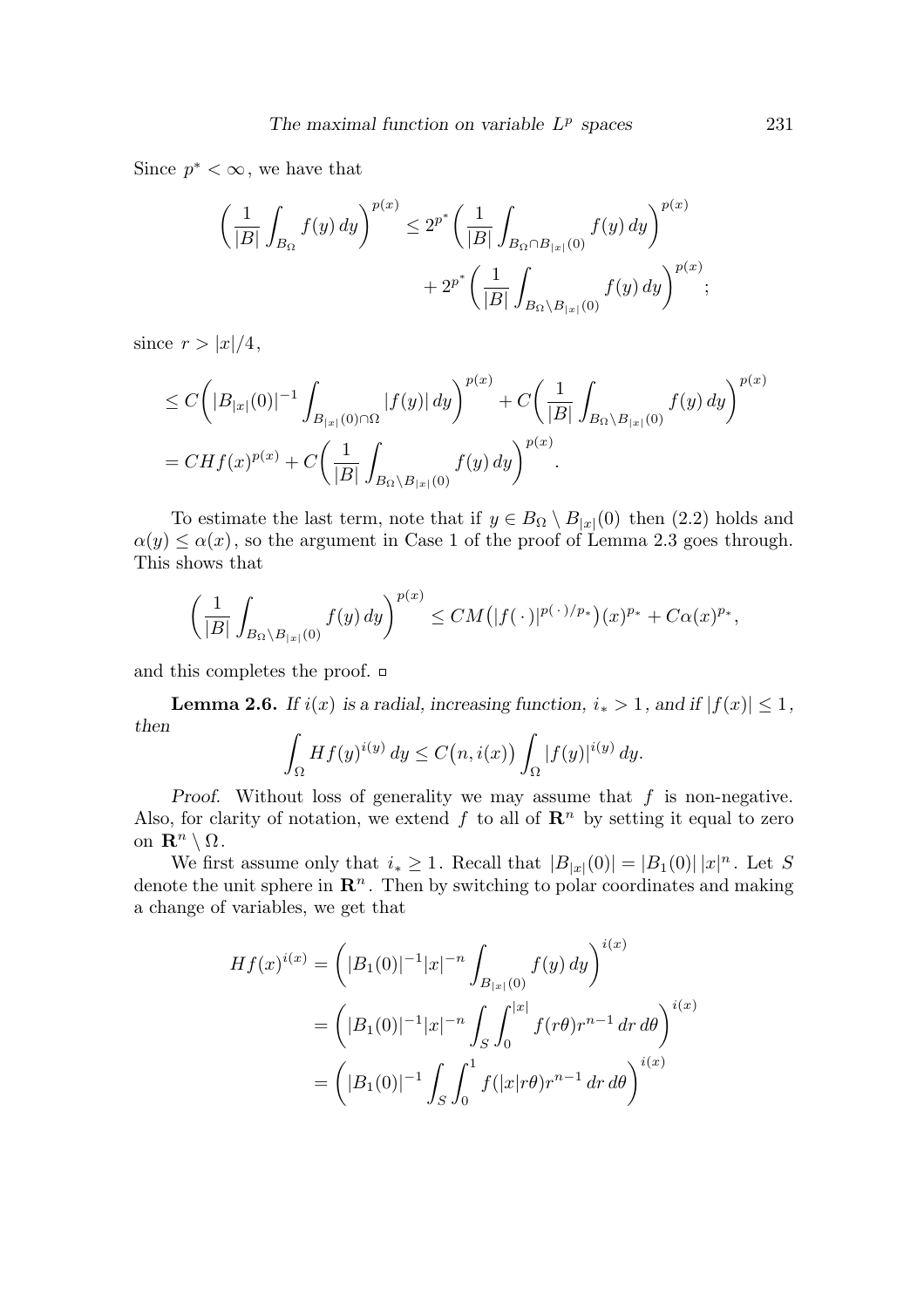232 D. Cruz-Uribe, A. Fiorenza, and C.J. Neugebauer

$$
= \left( |B_1(0)|^{-1} \int_{B_1(0)} f(|x|y) dy \right)^{i(x)}
$$
  

$$
\leq |B_1(0)|^{-1} \int_{B_1(0)} f(|x|y)^{i(x)} dy,
$$

by Hölder's inequality.

Now let  $r > 1$ ; the exact value of r will be chosen below. By Minkowski's integral inequality, and again by switching to polar coordinates,

$$
||Hf(\cdot)^{i(\cdot)}||_{r,\mathbf{R}^n} \leq C \bigg( \int_{\mathbf{R}^n} \bigg( \int_{B_1(0)} f(|x|y)^{i(x)} dy \bigg)^r dx \bigg)^{1/r}
$$
  
\n
$$
\leq C \int_{B_1(0)} \bigg( \int_{\mathbf{R}^n} f(|x|y)^{ri(x)} dx \bigg)^{1/r} dy
$$
  
\n
$$
= C \int_S \int_0^1 \bigg( \int_{\mathbf{R}^n} f(|x|s\theta)^{ri(x)} dx \bigg)^{1/r} s^{n-1} ds d\theta
$$
  
\n
$$
= C \int_S \int_0^1 s^{-n/r} \bigg( \int_{\mathbf{R}^n} f(|x|\theta)^{ri(x/s)} dx \bigg)^{1/r} s^{n-1} ds d\theta,
$$

by a change of variables in the inner integral. Since  $i$  is a radial increasing function,  $i(x/s) \geq i(x)$ ; since  $f(|x|\theta) \leq 1$ ,

$$
\leq C \int_{S} \int_{0}^{1} s^{-n/r} \left( \int_{\mathbf{R}^{n}} f(|x|\theta)^{ri(x)} dx \right)^{1/r} s^{n-1} ds d\theta
$$
  

$$
\leq C \int_{S} \left( \int_{\mathbf{R}^{n}} f(|x|\theta)^{ri(x)} dx \right)^{1/r} d\theta.
$$

Since  $S$  has constant, finite measure, by Hölder's inequality,

$$
\leq C \bigg(\int_S \int_{\mathbf{R}^n} f(|x|\theta)^{ri(x)} dx d\theta\bigg)^{1/r}.
$$

Since  $i$  is a radial function, if we rewrite the inner integral in polar coordinates, we get that

$$
= C \left( \int_S \int_S \int_0^\infty f(u\theta)^{ri(u)} u^{n-1} du d\phi d\theta \right)^{1/r}
$$
  
=  $C \left( \int_S \int_0^\infty f(u\theta)^{ri(u)} u^{n-1} du d\theta \right)^{1/r} = C \left( \int_{\mathbf{R}^n} f(y)^{ri(y)} dy \right)^{1/r}$ 

.

To complete the proof, we repeat the above argument with  $i(x)$  replaced by  $\overline{i}(x) = i(x)/i_*$  and with  $r = i_*$ , since  $i_* > 1$ . □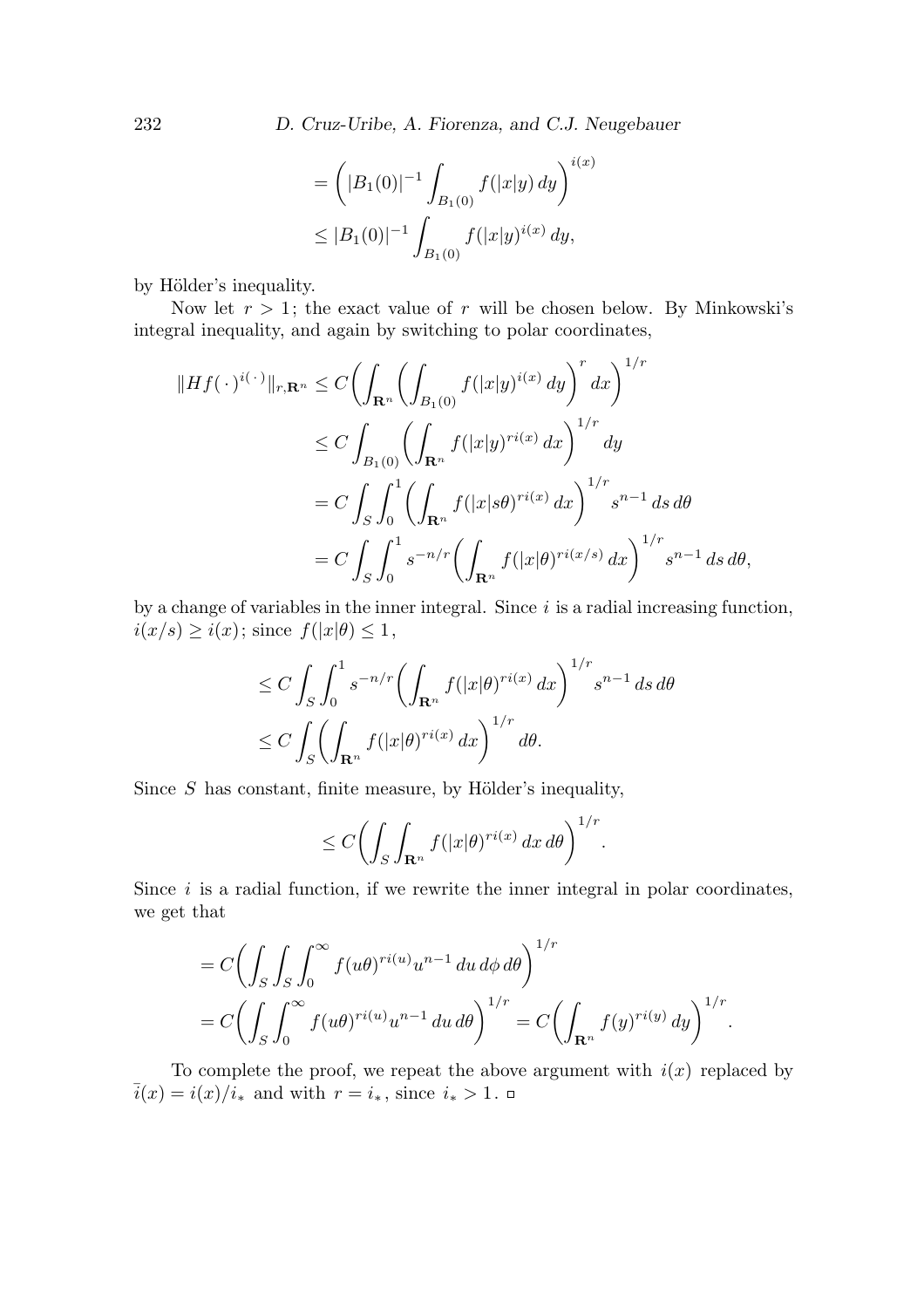**Remark 2.7.** While Theorem 1.5 shows that we must have  $p^* < \infty$  for the norm inequality to be true in general, we do not need this assumption in restricted cases. If f is a bounded, radial, decreasing function, then  $Mf(x) \approx Hf(x)$ , and so it follows from Lemma 2.6 that if p is a radial increasing function,  $||Mf||_{p(x),\Omega} \leq$  $C||f||_{p(x),\Omega}$ .

Proof of Theorem 1.5. Without loss of generality we may assume that  $f$  is non-negative. We first show there exists a constant C such that if  $|f|_{p(x),\Omega} \leq 1$ , then  $|Mf|_{p(x),\Omega} \leq C$ . Fix f,  $|f|_{p(x),\Omega} \leq 1$ . Let  $f = f_1 + f_2$ , where

$$
f_1(x) = f(x)\chi_{\{x:f(x)\geq 1\}}(x).
$$

Then for  $i = 1, 2$ ,  $|f_i|_{p(x),\Omega} \leq 1$ . Since  $p^* < \infty$ ,

$$
\int_{\Omega} M f(y)^{p(y)} dy \le 2^{p^*} \int_{\Omega} M f_1(y)^{p(y)} dy + 2^{p^*} \int_{\Omega} M f_2(y)^{p(y)} dy.
$$

We will show that each integral on the right-hand side is bounded by a constant. Since  $|f_2(x)| \leq 1$ , by Lemma 2.5,  $f_2$  satisfies inequality (2.3). Therefore, if we integrate over  $\Omega$  we get that

$$
\int_{\Omega} M f_2(y)^{p(y)} dy \le C \int_{\Omega} M(f_2(\cdot)^{p(\cdot)/p_*})(y)^{p_*} dy + C \int_{\Omega} \alpha(y)^{p_*} dy
$$

$$
+ C \int_{\Omega} H f_2(y)^{p(y)} dy.
$$

Since  $p_* > 1$ , M is bounded on  $L^{p_*}(\Omega)$  and  $\alpha(x) \in L^{p_*}(\Omega)$ , so

$$
\leq C\int_{\Omega}f_2(y)^{p(y)}\,dy+C+C\int_{\Omega}Hf_2(y)^{p(y)}\,dy\leq C+C\int_{\Omega}Hf_2(y)^{p(y)}\,dy.
$$

Given a function  $p$ , define its increasing, radial minorant  $i<sub>p</sub>$  to be the function

$$
i_p(x) = \inf_{|y| \ge |x|} p(y).
$$

Clearly,  $i_p$  is a radial, increasing function. Further, (1.4) implies that for all  $x \in \Omega$ ,

$$
0 \le p(x) - i_p(x) \le \frac{C}{\log(e+|x|)}.
$$

Therefore, since  $f_2(x) \leq 1$  and  $(i_p)_* = p_*$ , by Lemmas 2.6 and 2.2,

$$
\int_{\Omega} H f_2(y)^{p(y)} dy \le C \int_{\Omega} H f_2(y)^{i_p(y)} dy \le C \int_{\Omega} f_2(y)^{i_p(y)} dy
$$
  

$$
\le C \int_{\Omega} f_2(y)^{p(y)} dy + C \int_{\Omega} \alpha(y)^{p_*} dy \le C.
$$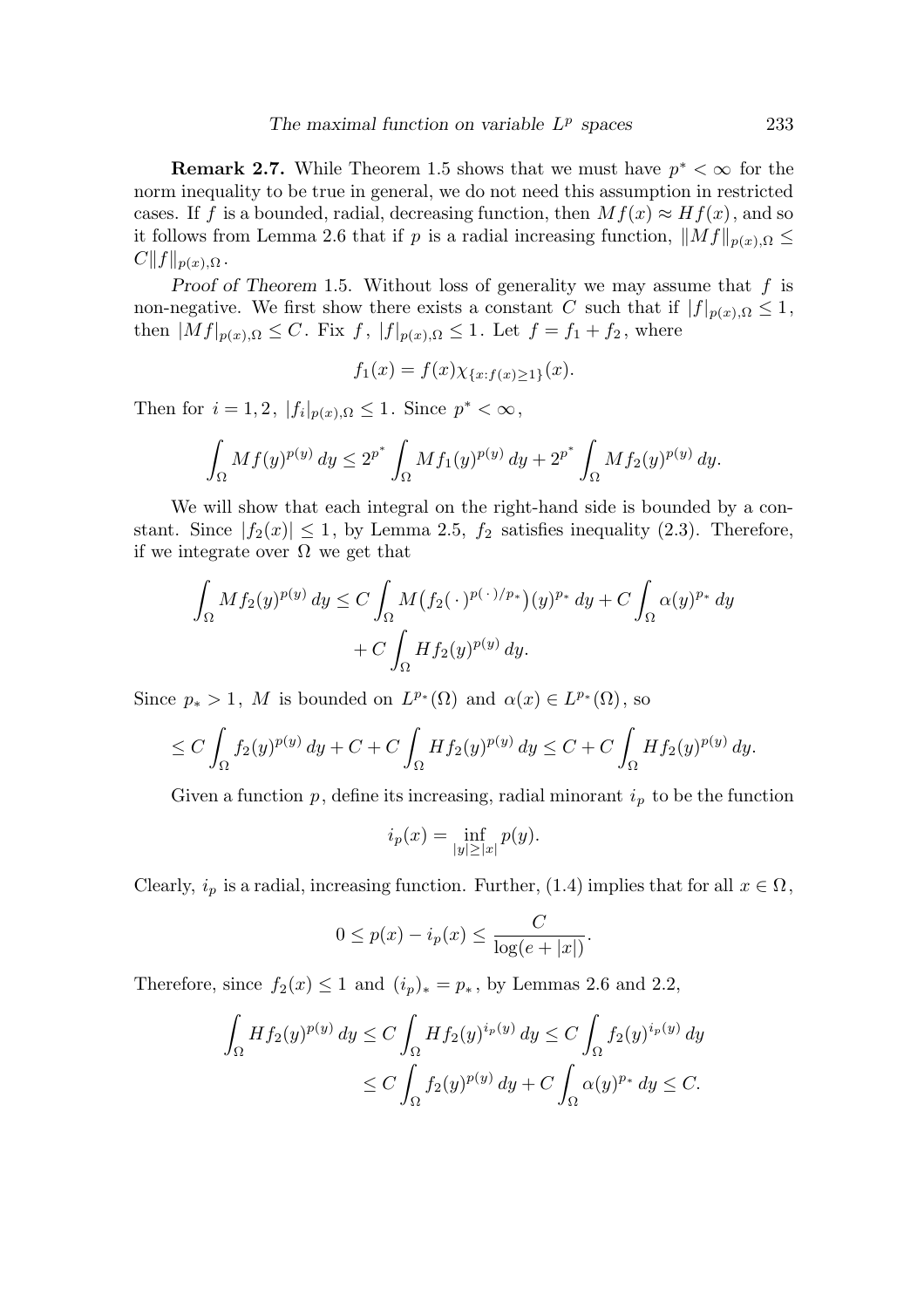Hence,  $|Mf_2|_{p(x),\Omega} \leq C$ .

A very similar argument using Lemma 2.3 shows that  $|Mf_1|_{p(x),\Omega} \leq C$ .

Therefore, we have shown that if  $|f|_{p(x),\Omega} \leq 1$ , then  $|Mf|_{p(x),\Omega} \leq C$ . Since  $C > 1$ , it follows that

$$
\int_{\Omega} \left( C^{-1} M f(x) \right)^{p(x)} dx \le 1,
$$

which in turn implies that

$$
||Mf||_{p(x),\Omega} \leq C.
$$

To complete the proof we fix a function  $g \in L^{p(x)}(\Omega)$ , and let  $f(x) =$  $g(x)/||g||_{p(x),\Omega}$ . Then  $||f||_{p(x),\Omega} \leq 1$ , so  $|f|_{p(x),\Omega} \leq 1$ . Hence,

$$
||Mg||_{p(x),\Omega} = ||g||_{p(x),\Omega}||Mf||_{p(x),\Omega} \leq C||g||_{p(x),\Omega}. \Box
$$

# 3. Proofs of Theorems 1.6 and 1.7

Proof of Theorem 1.6. Our proof is closely modeled on the construction given by Pick and Růžička in [20].

By inequality (1.5), we have that

$$
\lim_{x \to \infty} \left( 1 - \frac{p_{\infty}}{p(2x)} \right) \log(x) = -\infty,
$$

which in turn implies that

$$
\lim_{x \to \infty} x^{1 - p_{\infty}/p(2x)} = 0.
$$

Therefore, we can form a sequence  ${c_n}_{n=1}^{\infty}$ ,  $c_{n+1} < 2c_n \leq -1$ , such that

$$
|c_n|^{1-p_{\infty}/p(2|c_n|)} \le 2^{-n}.
$$

Let  $d_n = 2c_n < c_n$ , and define the function f on **R** by

$$
f(x) = \sum_{n=1}^{\infty} |c_n|^{-1/p(|d_n|)} \chi_{(d_n, c_n)}(x).
$$

We claim that  $|f|_{p(x),\mathbf{R}} \leq 1$  and  $|Mf|_{p(x),\mathbf{R}} = \infty$ ; it follows immediately from this that  $||f||_{p(x),\mathbf{R}} \leq 1$  and  $||Mf||_{p(x),\mathbf{R}} = \infty$ , so the maximal operator is not bounded on  $L^{p(x)}(\mathbf{R})$ . First, we have that

$$
|f|_{p(x),\mathbf{R}} = \sum_{n=1}^{\infty} \int_{d_n}^{c_n} |c_n|^{-p(x)/p(|d_n|)} dx = \sum_{n=1}^{\infty} \int_{d_n}^{c_n} |c_n|^{-p_{\infty}/p(|d_n|)} dx
$$
  
= 
$$
\sum_{n=1}^{\infty} |c_n|^{1-p_{\infty}/p(|d_n|)} \le \sum_{n=1}^{\infty} 2^{-n} = 1.
$$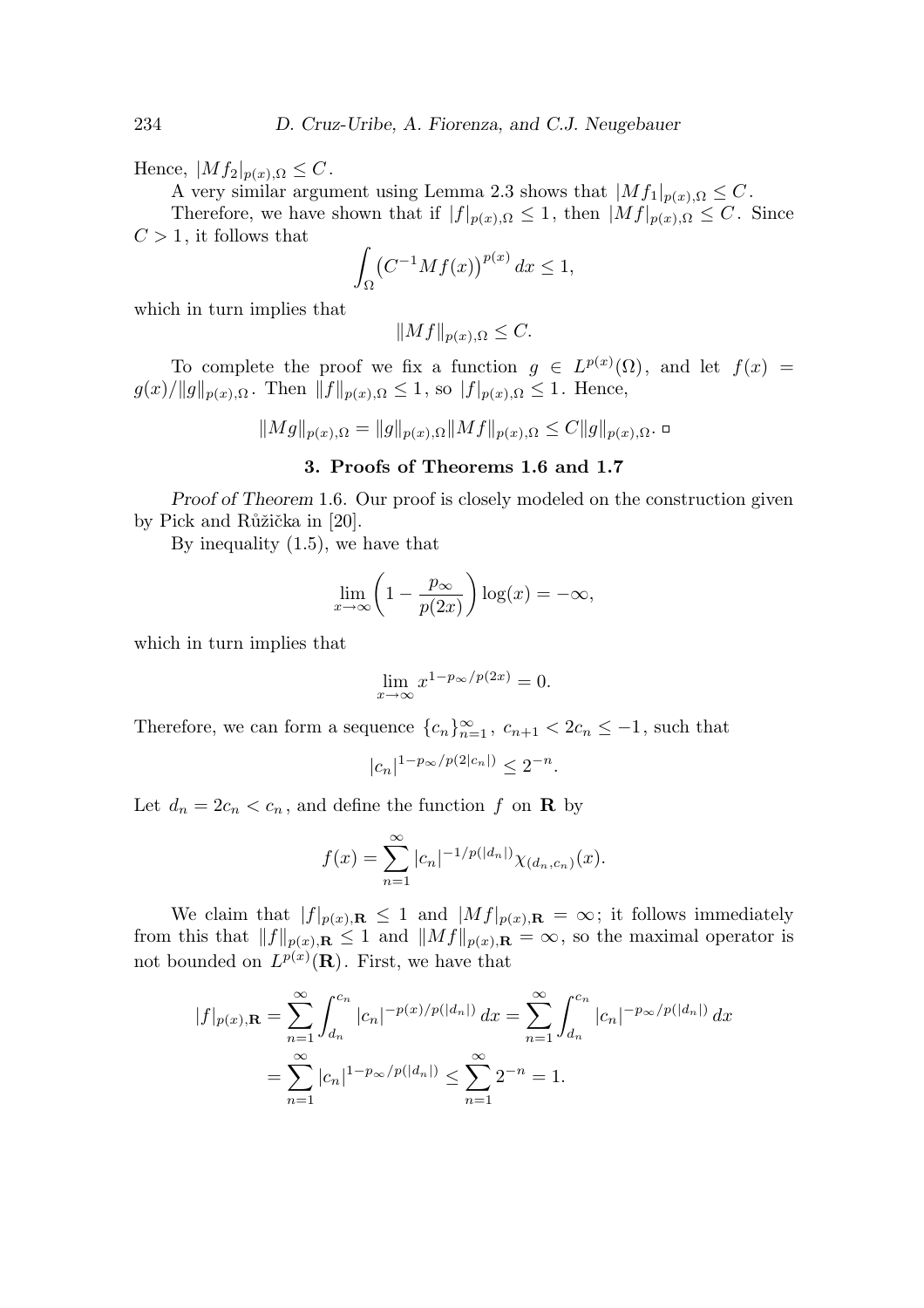On the other hand, if  $x \in (|c_n|, |d_n|)$ , then

$$
Mf(x) \ge \frac{1}{2|d_n|} \int_{d_n}^{|d_n|} f(y) \, dy \ge \frac{1}{2|d_n|} \int_{d_n}^{c_n} f(y) \, dy
$$

$$
= \frac{|c_n|^{1-1/p(|d_n|)}}{2|d_n|} = \frac{1}{4}|c_n|^{-1/p(|d_n|)}.
$$

Therefore, since  $p(x)$  is an increasing function and  $|c_n| \geq 1$ ,

$$
|Mf|_{p(x),\mathbf{R}} \ge \frac{1}{4} \sum_{n=1}^{\infty} \int_{|c_n|}^{|d_n|} |c_n|^{-p(x)/p(|d_n|)} \ge \frac{1}{4} \sum_{n=1}^{\infty} \int_{|c_n|}^{|d_n|} |c_n|^{-p(|d_n|)/p(|d_n|)}
$$

$$
= \frac{1}{4} \sum_{n=1}^{\infty} 1 = \infty. \ \Box
$$

Proof of Theorem 1.7. Fix  $k \geq 1$ . Since  $p_* = 1$ ,  $\Omega$  is open and p is upper semi-continuous, there exists  $x_k \in \Omega$  and  $\varepsilon_k > 0$  such that  $B_k = B_{\varepsilon_k}(x_k) \subset \Omega$ , and such that if  $x \in B_k$ ,  $p(x) < 1 + 1/k$ . We define the function  $f_k(x) =$  $|x_k - x|^{-nk/(k+1)} \chi_{B_k}(x)$ . Then  $f_k \in L^{p(x)}(\Omega)$ . On the other hand, for  $x \in B_k$ , let  $r = |x - x_k|$ ; then

$$
Mf_k(x) \ge \frac{c}{|B_r(x_k)|} \int_{B_r(x_k)} f_k(y) \, dy = c(k+1)f_k(x).
$$

Hence,  $||Mf_k||_{p(x),\Omega} \ge c(k+1)||f_k||_{p(x),\Omega}$ ; since we may take k arbitrarily large, the maximal operator is not bounded on  $L^{p(x)}(\Omega)$ .

## 4. Proof of Theorem 1.8

We begin with a lemma which, intuitively, plays the role that Hölder's inequality does in the standard proof that the maximal operator is weak  $(p, p)$ .

**Lemma 4.1.** Given an open set  $\Omega$ , a function  $p: \mathbb{R}^n \to [1,\infty)$  such that  $1/p$ is locally integrable, f in  $L^{p(x)}(\Omega)$  and  $t > 0$ , suppose that B is a ball such that

$$
\frac{1}{|B|} \int_{B \cap \Omega} |f(y)| \, dy > t.
$$

Then

$$
\int_B \frac{dx}{p(x)} \le \frac{1}{p_*(B)} \int_{B \cap \Omega} \left( \frac{|f(y)|}{t} \right)^{p(y)} dy.
$$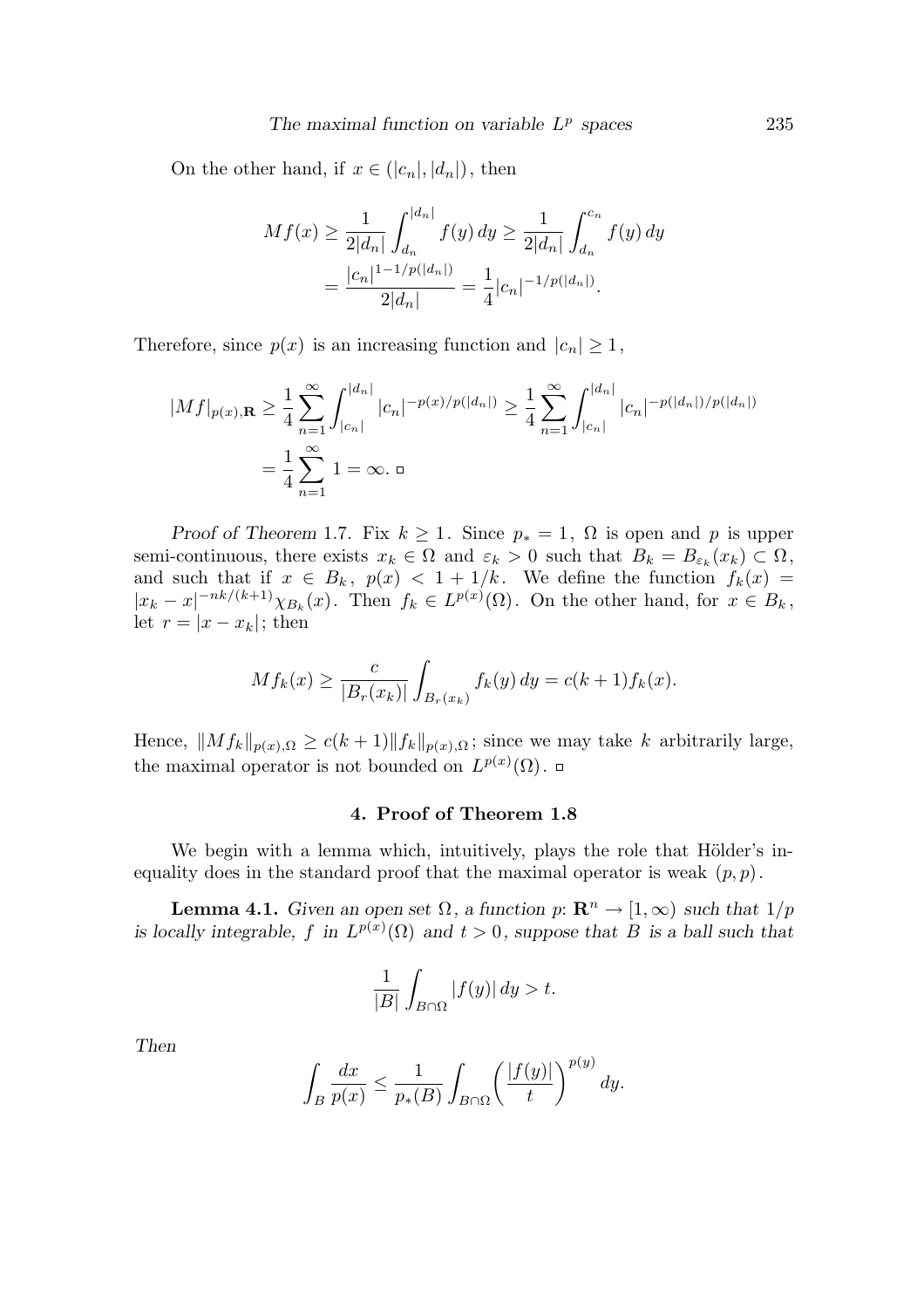Proof. Fix a sequence of simple functions  $\{s_n(x)\}\$  on B, such that  $s_n(x) \geq$  $p_*(B)$  and such that the sequence increases monotonically to  $p(x)$  on B. For each  $n$  we have that

$$
s_n(x) = \sum_{j=1}^{k_n} \alpha_{n,j} \chi_{A_{n,j}}(x),
$$

where the  $A_{n,j}$ 's are disjoint sets whose union is B. Let  $t_n(x)$  be the conjugate function associated to  $s_n(x)$ ; then  $t_n(x)$  decreases to  $q(x)$ , the conjugate function of  $p(x)$ .

By Hölder's and Young's inequalities,

$$
\int_{B\cap\Omega} \frac{|f(y)|}{t} dy = \sum_{j=1}^{k_n} \int_{A_{n,j}\cap\Omega} \frac{|f(y)|}{t} dy
$$
\n
$$
\leq \sum_{j=1}^{k_n} \left( \int_{A_{n,j}\cap\Omega} \left( \frac{|f(y)|}{t} \right)^{\alpha_{n,j}} dy \right)^{1/\alpha_{n,j}} |A_{n,j}|^{1/\alpha'_{n,j}}
$$
\n
$$
\leq \sum_{j=1}^{k_n} \left( \frac{1}{\alpha_{n,j}} \int_{A_{n,j}\cap\Omega} \left( \frac{|f(y)|}{t} \right)^{\alpha_{n,j}} dy + \frac{|A_{n,j}|}{\alpha'_{n,j}} \right)
$$
\n
$$
\leq \sum_{j=1}^{k_n} \left( \frac{1}{p_*(B)} \int_{A_{n,j}\cap\Omega} \left( \frac{|f(y)|}{t} \right)^{s_n(y)} dy + \int_{A_{n,j}} \frac{dy}{t_n(y)} \right)
$$
\n
$$
\leq \frac{1}{p_*(B)} \int_{B\cap\Omega} \left( \frac{|f(y)|}{t} \right)^{s_n(y)} dy + \int_B \frac{dy}{t_n(y)}.
$$

Since this is true for all  $n$ , by the monotone convergence theorem,

$$
\int_B \frac{|f(y)|}{t} dy \le \frac{1}{p_*(B)} \int_{B \cap \Omega} \left(\frac{|f(y)|}{t}\right)^{p(y)} dy + \int_B \frac{dy}{q(y)}.
$$

Therefore,

$$
\int_{B} \frac{dy}{p(y)} = |B| - \int_{B} \frac{dy}{q(y)} < \int_{B \cap \Omega} \frac{|f(y)|}{t} dy - \int_{B} \frac{dy}{q(y)} \\
\leq \frac{1}{p_*(B)} \int_{B \cap \Omega} \left(\frac{|f(y)|}{t}\right)^{p(y)} dy. \quad \Box
$$

Proof of Theorem 1.8. For each  $N > 0$ , define the operator  $M_N$  by

$$
M_N f(x) = \sup \frac{1}{|B|} \int_{B \cap \Omega} |f(y)| dy,
$$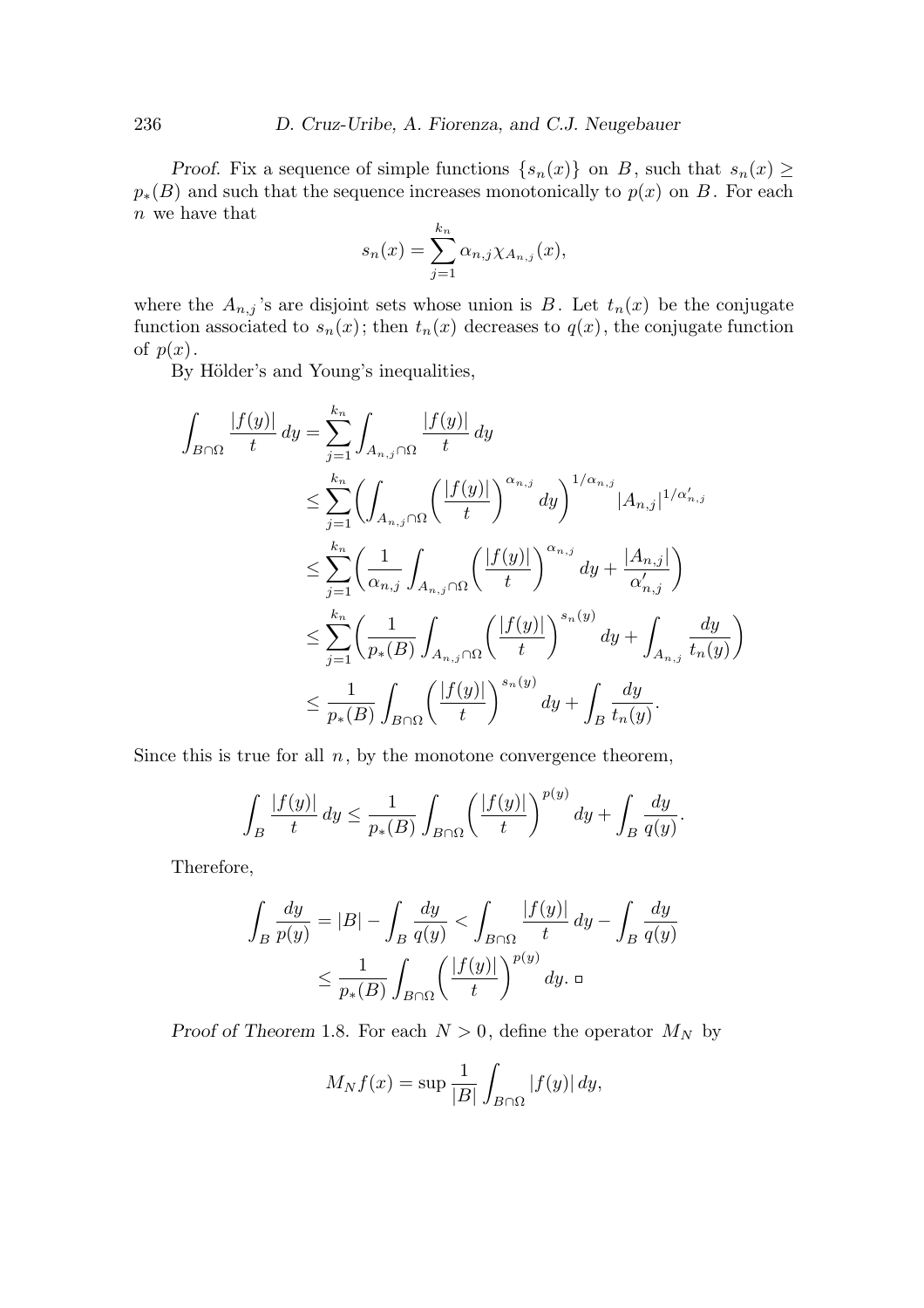where the supremum is taken over all balls containing x such that  $|B| \leq N$ . The sequence  $\{M_N f(x)\}\$ is increasing and converges to  $Mf(x)$  for each  $x \in \Omega$ . Thus, by the monotone convergence theorem, for each  $t > 0$ ,

$$
|\{x \in \Omega : Mf(x) > t\}| = \lim_{N \to \infty} |\{x \in \Omega : M_Nf(x) > t\}|.
$$

Therefore, it will suffice to prove (1.6) with M replaced by  $M_N$ , and with a constant independent of N .

Fix  $t > 0$  and let  $E_N = \{x \in \Omega : M_N f(x) > t\}$ . Then for each  $x \in E_N$ , there exists a ball  $B_x$  containing  $x, |B_x| \leq N$ , such that

$$
\frac{1}{|B_x|} \int_{B_x \cap \Omega} |f(y)| \, dy > t.
$$

By a weak variant of the Vitali covering lemma (cf. Stein [23, p. 9]), there exists a collection of disjoint balls,  ${B_k}$ , contained in  ${B_x : x \in E_N}$ , and a constant  $C$  depending only on the dimension  $n$ , such that

$$
|E_n| \le C \sum_k |B_k|.
$$

Therefore, by Lemma 4.1,

$$
|E_N| \le C \sum_k |B_k| \le \sum_k |B_k| \left( \int_{B_k} \frac{dy}{p(y)} \right)^{-1} \int_{B_k} \frac{dy}{p(y)} \le \sum_k \left( \frac{1}{|B_k|} \int_{B_k} \frac{dy}{p(y)} \right)^{-1} \frac{1}{p_*(B_k)} \int_{B_k \cap \Omega} \left( \frac{|f(y)|}{t} \right)^{p(y)} dy;
$$

since  $p_*(B_k)^{-1} = (1/p)^*(B_k)$ , by the definition of  $RH_{\infty}$ ,

$$
\leq RH_{\infty}(1/p)\sum_{k}\int_{B_{k}\cap\Omega}\left(\frac{|f(y)|}{t}\right)^{p(y)}dy\leq C\int_{\Omega}\left(\frac{|f(y)|}{t}\right)^{p(y)}dy.\ \ \Box
$$

#### References

- [1] ACERBI, E., and G. MINGIONE: Regularity results for stationary electrorheological fluids. - Arch. Rational Mech. Anal. 164, 2002, 213–259.
- [2] CRUZ-URIBE, D., and C.J. NEUGEBAUER: The structure of the reverse Hölder classes. -Trans. Amer. Math. Soc. 347, 1995, 2941–2960.
- [3] DIENING, L.: Maximal functions on generalized  $L^{p(x)}$  spaces. Math. Inequal. Appl. (to appear).
- [4] Diening, L.: Riesz potentials and Sobolev embeddings on generalized Lebesgue and Sobolev spaces  $L^{p(x)}$  and  $W^{k,p(x)}$ . - University of Freiburg, preprint, 2002.